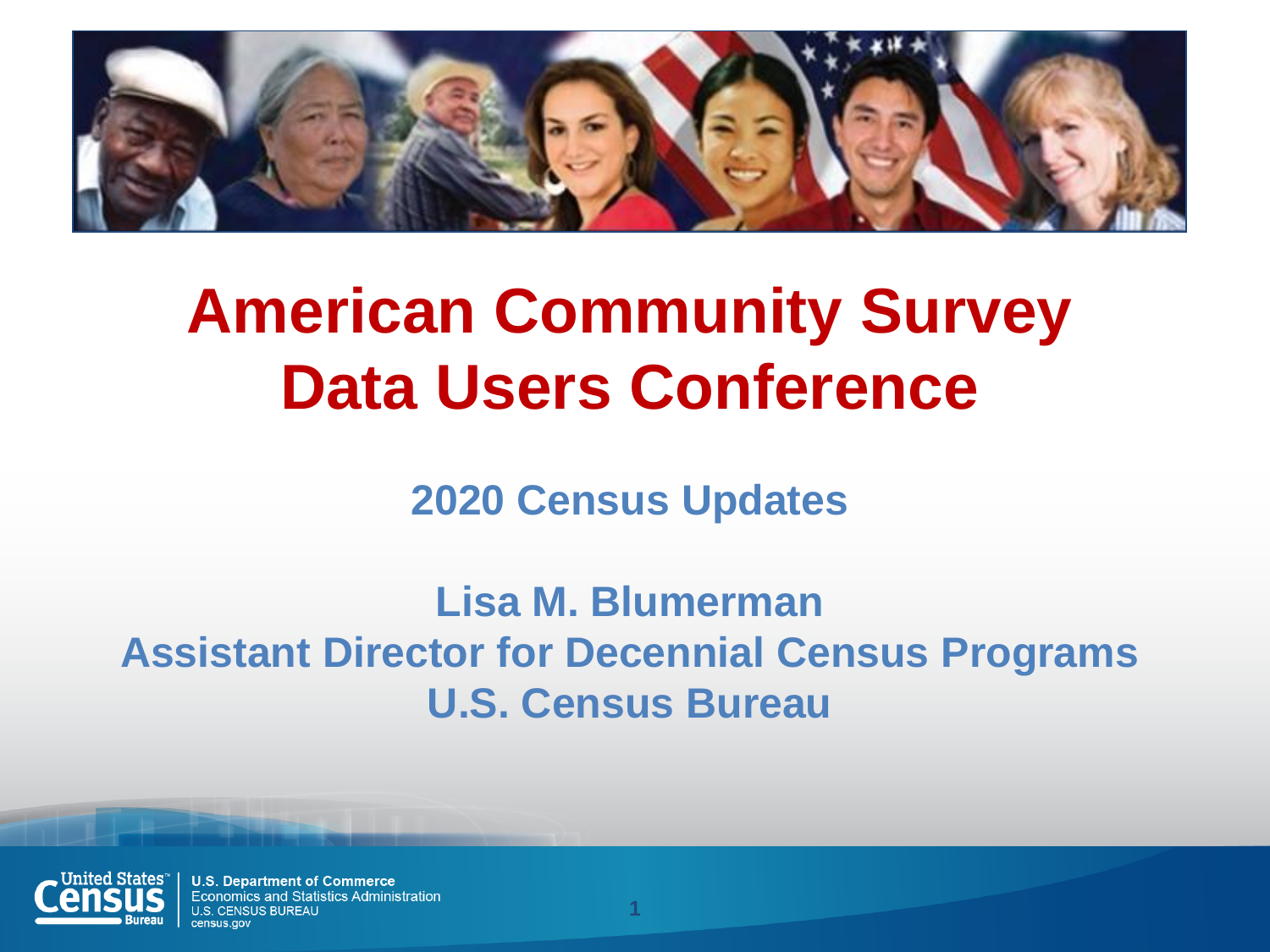## **Planning for the 2020 Census**

- Design and conduct a census that costs less per housing unit than Census 2010 while maintaining high quality
- Identify cost drivers and implement innovative enumeration methods aimed at reducing these costs
- Focus early research and testing program on major innovations to the design of the census oriented around major cost drivers of the 2010 Census



**Department of Commerce** mics and Statistics Administration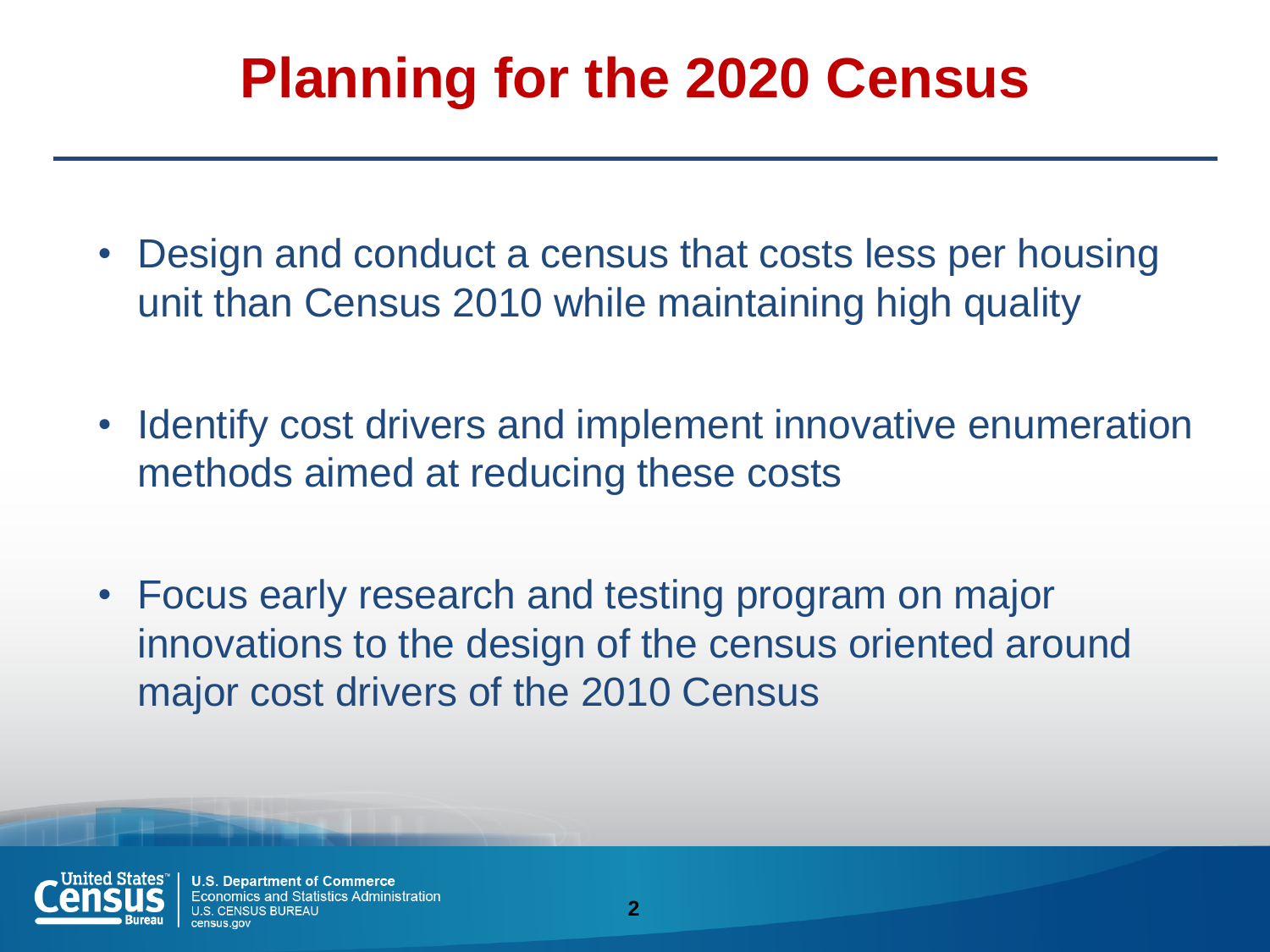# **2020 Census Program Updates**

- 2020 Census lifecycle cost estimates
	- Revisions to the rough order of magnitude estimates
	- Continue efforts on defining methodologies for the trade-off analysis
- Research to further mature the design options and provide data to better quantify inputs to the cost estimates
	- Optimizing self-response
	- Reengineering nonresponse followup
	- Reengineering field operations
	- Targeting field address canvassing
- Major design decisions for the 2020 Census by the end of FY 2015

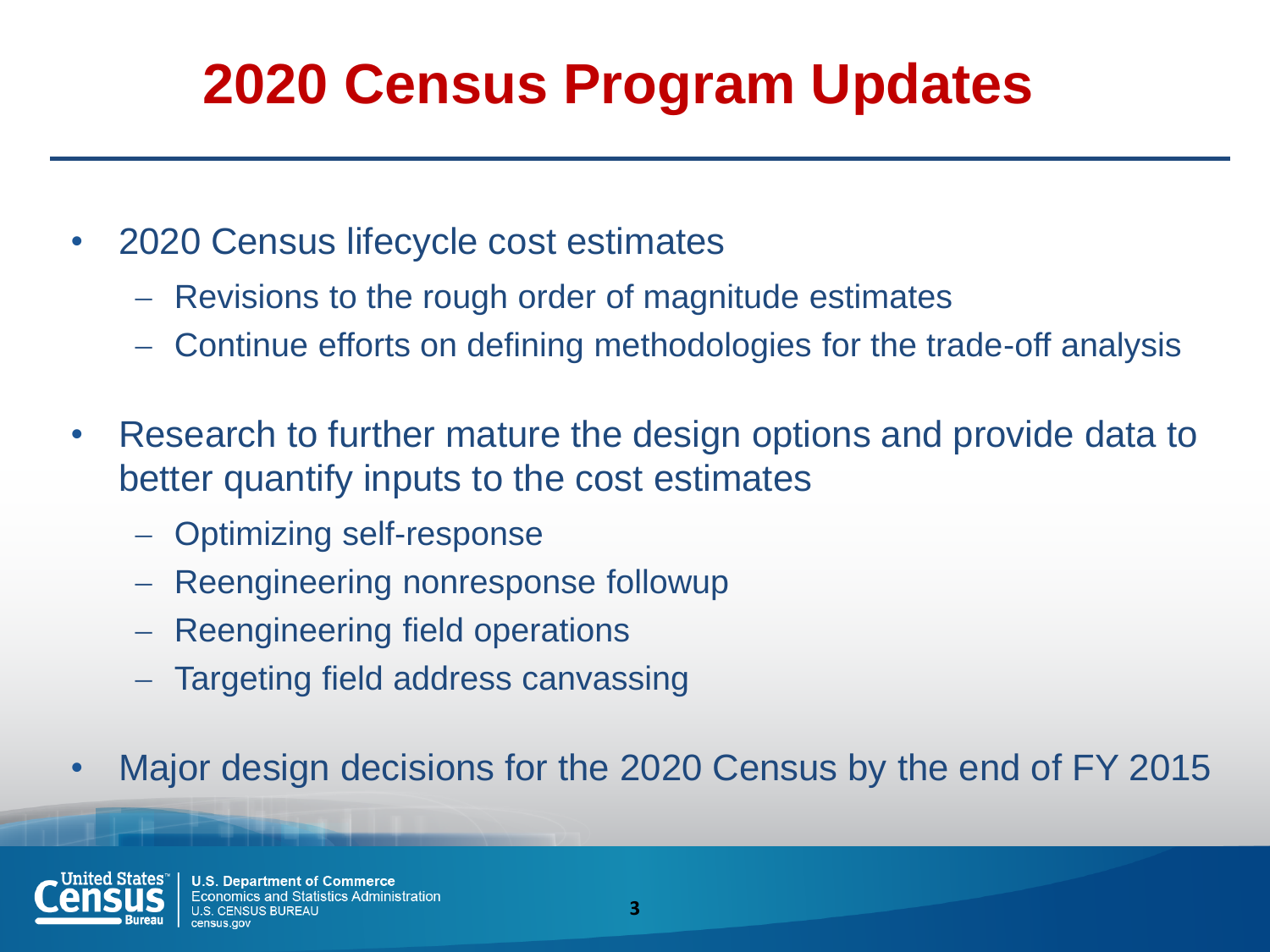## **2013 Census Test**

Examined operational feasibility of the use of administrative records and adaptive contact strategy tailored to each household to reduce nonresponse followup (NRFU) workload and increase productivity

- Sample size of 2,077 housing units in Philadelphia, drawn from Census 2010 NRFU universe
- Four panels that combined contact treatments (fixed and adaptive) with use of administrative records
- Data collection began in November 2013 and ended in early December 2013
- **Used results to inform the 2014 Census Test**



**U.S. Department of Commerce** nomics and Statistics Administration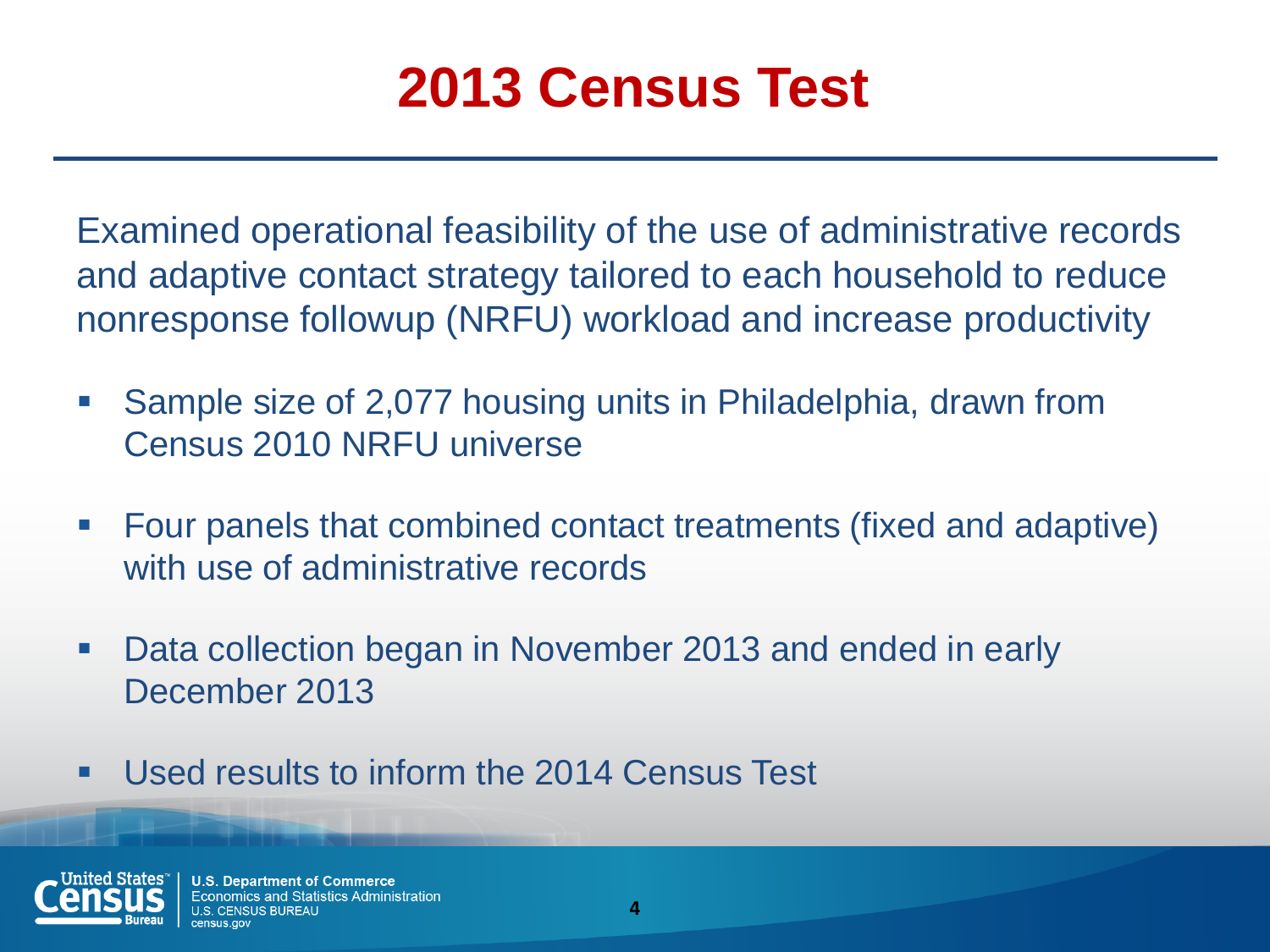## **2013 Census Test – Results**

#### Utilization of Administrative Records to Reduce Workload

- Overall enumerator cost is reduced
	- Interviewers spent fewer hours working cases, BUT
	- Enumerators were less efficient when workload was reduced with records

#### Utilization of Adaptive Case Management

**IF Interviewers were more efficient in the adaptive design treatments** 

Utilization of Computer Assisted Telephone Interview before Computer Assisted Personal Interview

■ Led to a slight decrease in productivity due to few cases being completed by phone



**U.S. Department of Commerce** Economics and Statistics Administration IS RUREAU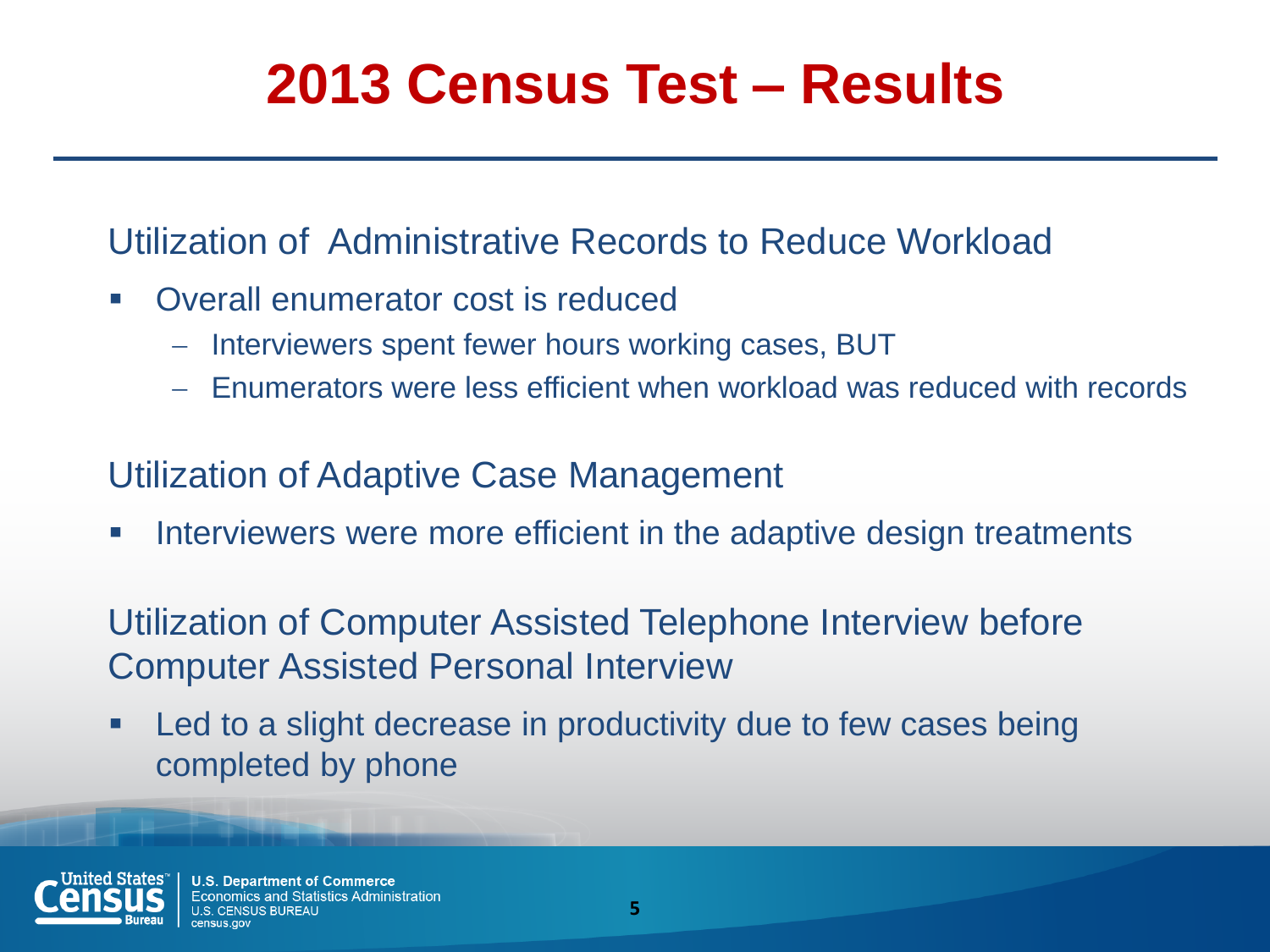## **2014 Census Test**

Test contact alternatives for self-response enumeration and nonresponse followup (NRFU)

- Compare response rates, cost, and data quality across strategies aimed at reducing costs by utilizing:
	- Three contact strategies for optimizing self-response, including the use of pre-registration, e-mail, and mail
	- Four panels for NRFU, varying the use of contact strategies and administrative records
- **Scheduled to begin in June 2014**
- **Use the findings to inform later testing in FY 2015**

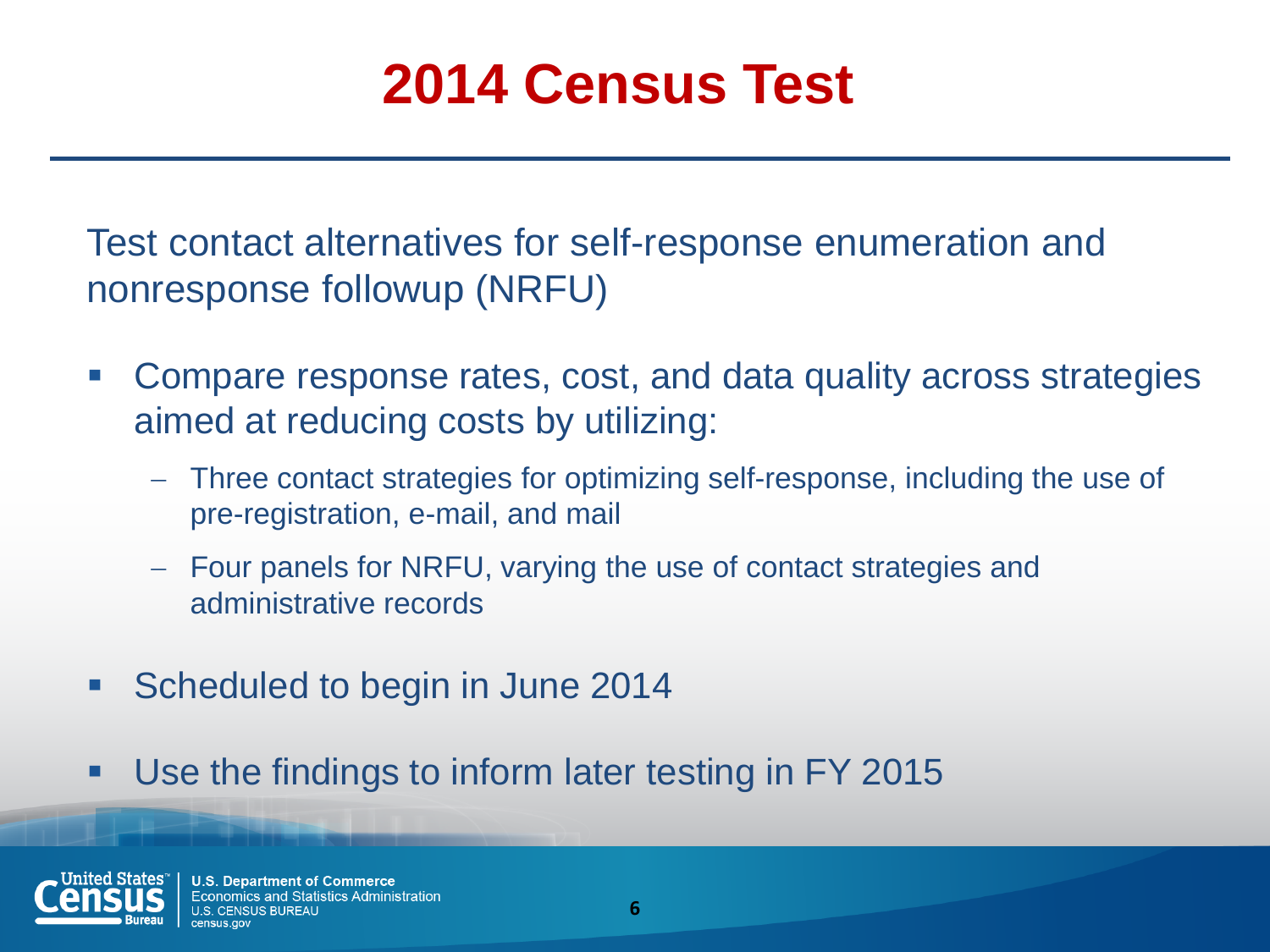# **2015 Testing Activities**

Focus on the major design decisions for the 2020 Census by evaluating the feasibility of fully utilizing the advantages of planned automation and available real-time data to transform the efficiency and effectiveness of data collection operations

- Address Canvassing: Master Address File Model Validation Test and Focused Field Address Resolution Approach
- Field Reengineering and Nonresponse Followup using Administrative Records and Adaptive Design
- Limited Market Test: Self-Response, Engagement, and Advertising **Techniques**
- **National Content and Self-Response Test**

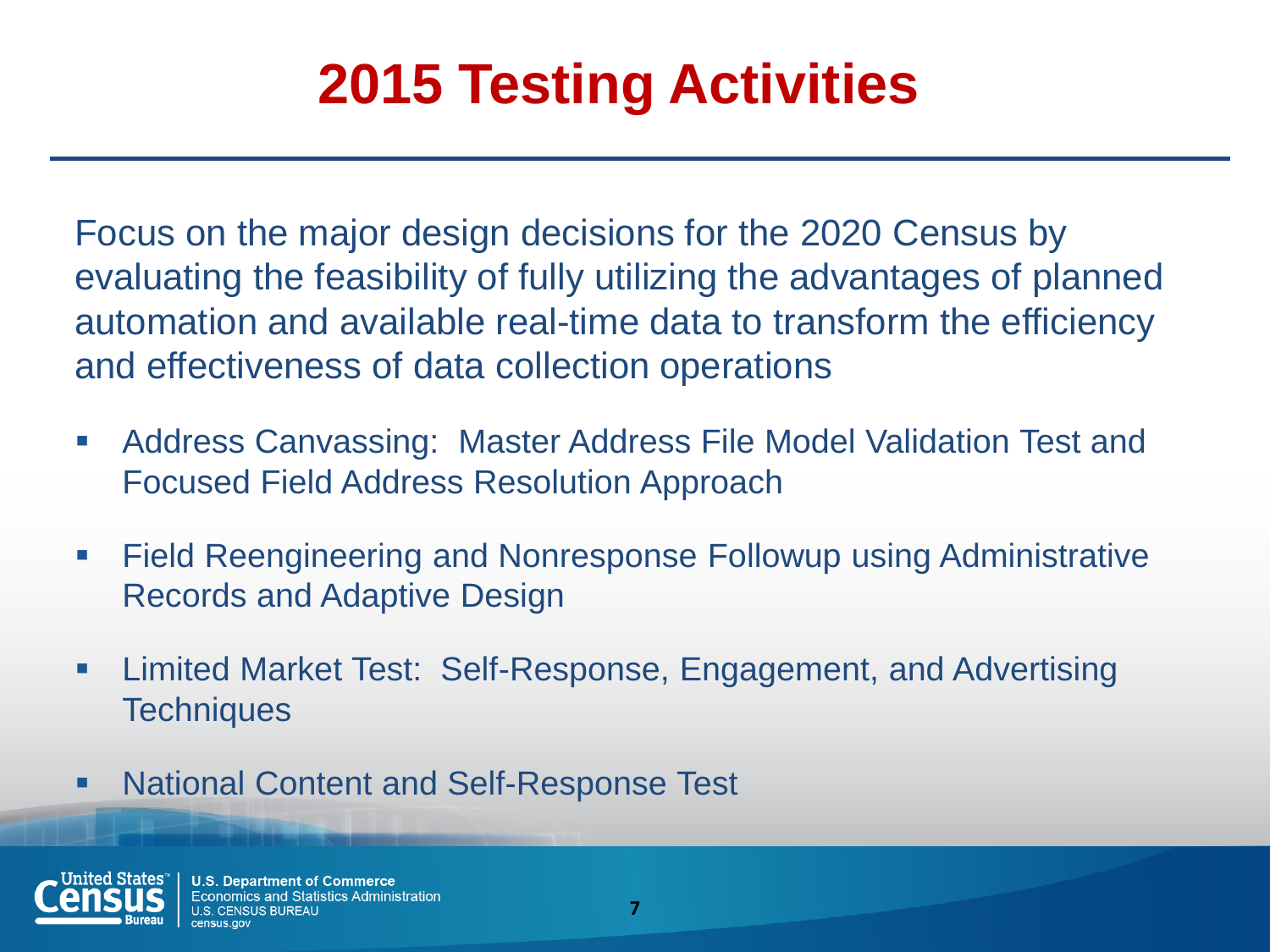#### **Address Canvassing: Master Address File (MAF) Model Validation**

#### **Test and Focused Field Address Resolution Approach**

#### Model Based Approaches

- Test our ability to use statistical modeling to measure error in the MAF and to identify areas experiencing significant change
- **Inform the performance of the models used to define the Targeted** Address Canvassing workloads

Focused Field Address Resolution ("micro-targeting") Approach Incorporate aerial imagery reviews to detect changes and discrepancies Include in-field updating of addresses for portions of blocks



**U.S. Department of Commerce** Economics and Statistics Administration **ILS BUREAU**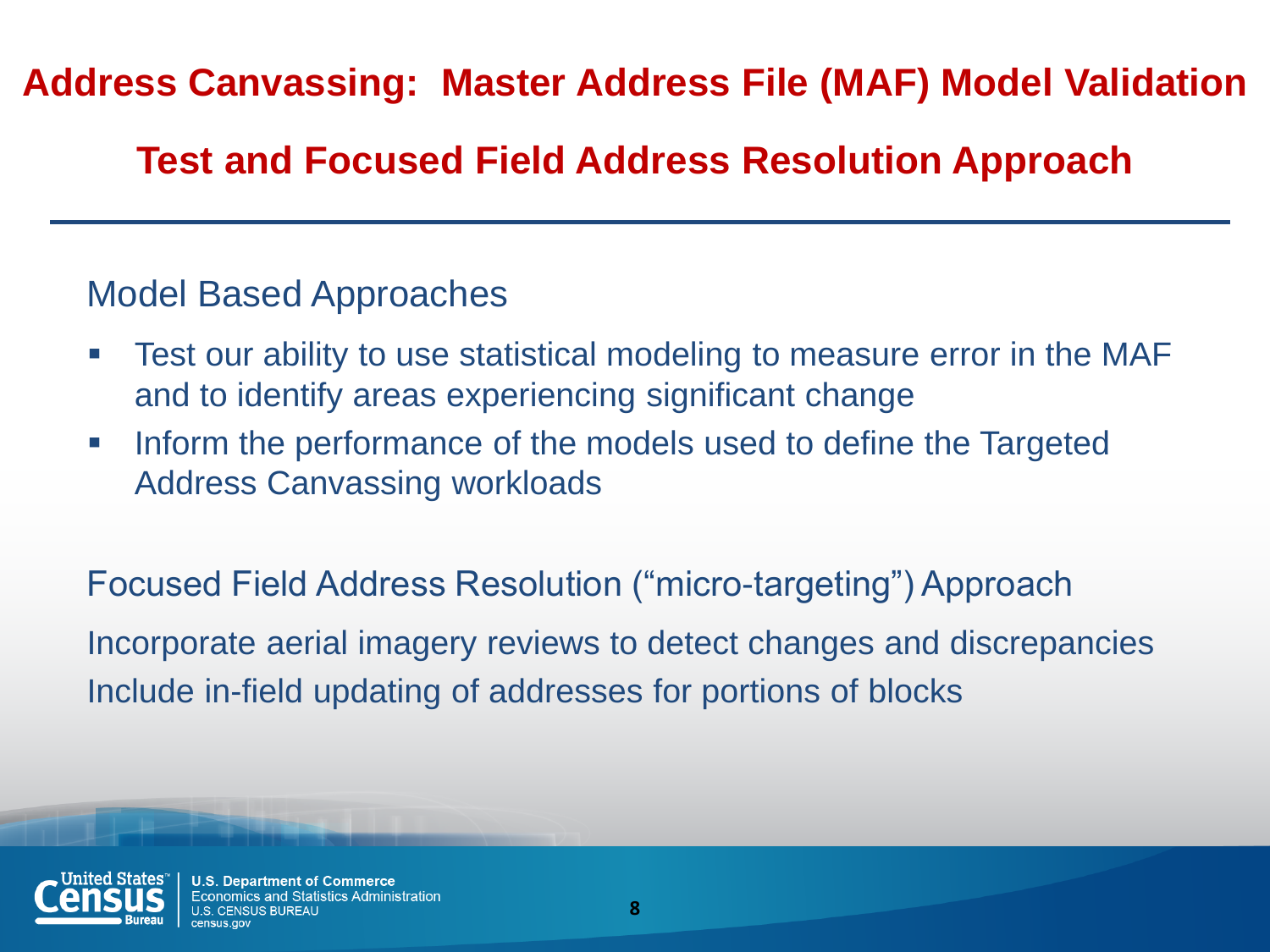# **Field Reengineering and Nonresponse Followup (NRFU) using Administrative Records and Adaptive Design**

- Reengineer the roles, responsibilities, and infrastructure for the field
- **Evaluate the feasibility of fully utilizing the advantages of** technology, automation, and real-time data to transform the efficiency and effectiveness of data collection operations
	- Move to automated training for enumerators and managers
	- Test and implement routing and/or navigation
	- Reengineer the approach to case management



**U.S. Department of Commerce** omics and Statistics Administration IS RUREAU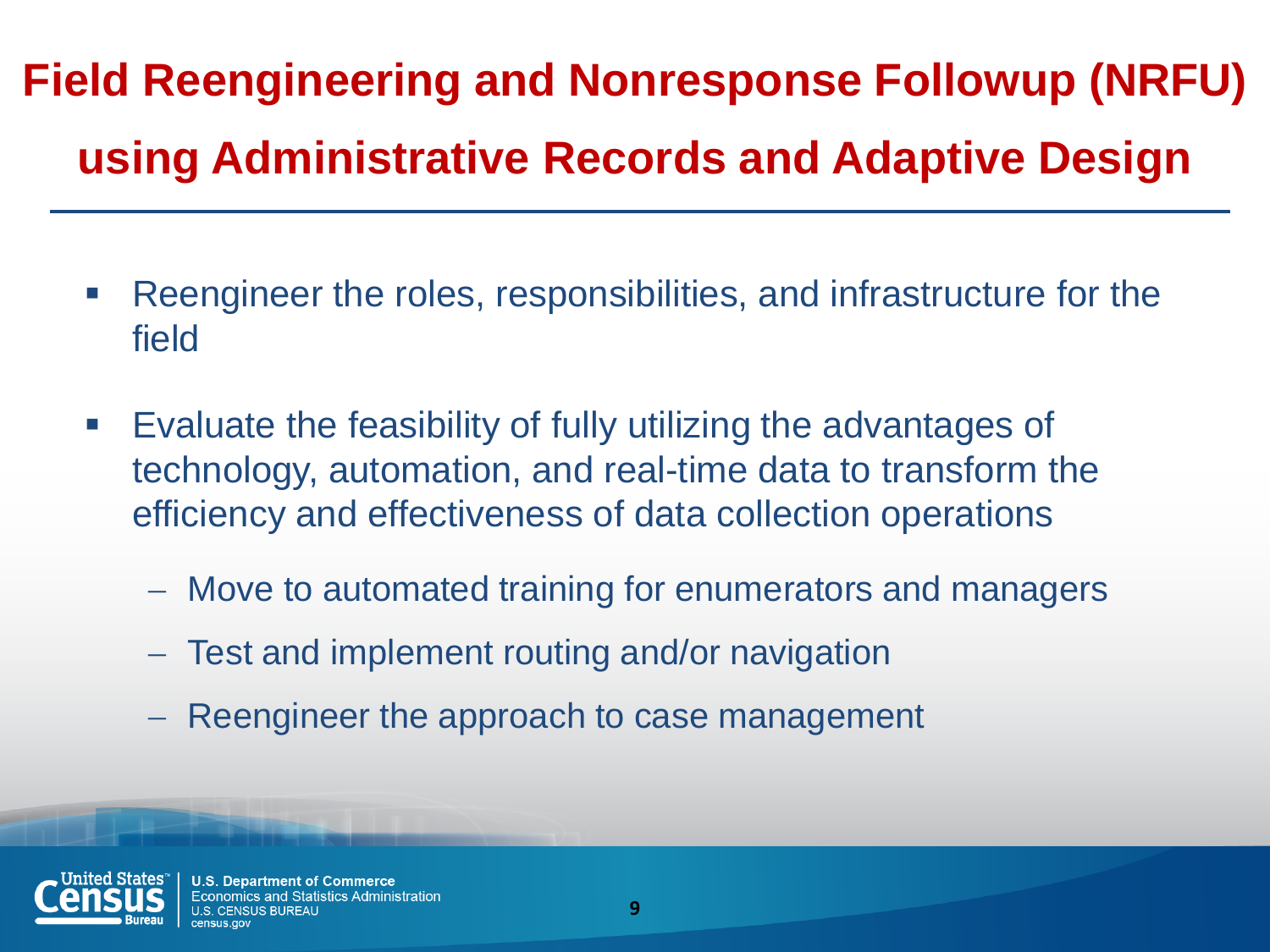### **Field Reengineering and NRFU using Administrative Records and Adaptive Design (cont.)**

- Reduce NRFU workload and increase NRFU productivity with:
	- Administrative Records
		- Reduce cases that need to be resolved in NRFU by varying type of cases removed and timing of case removal from the workload
		- Reduce the number of contact attempts to cases resolved in NRFU
	- Field Reengineering and Adaptive Design
		- Reduce the number of contact attempts
		- Leverage dynamic case management with route planning and other methodologies to improve enumerator productivity through automation

#### Planned for an April 1 Census Day



**U.S. Department of Commerce Economics and Statistics Administration SUS BUREAU**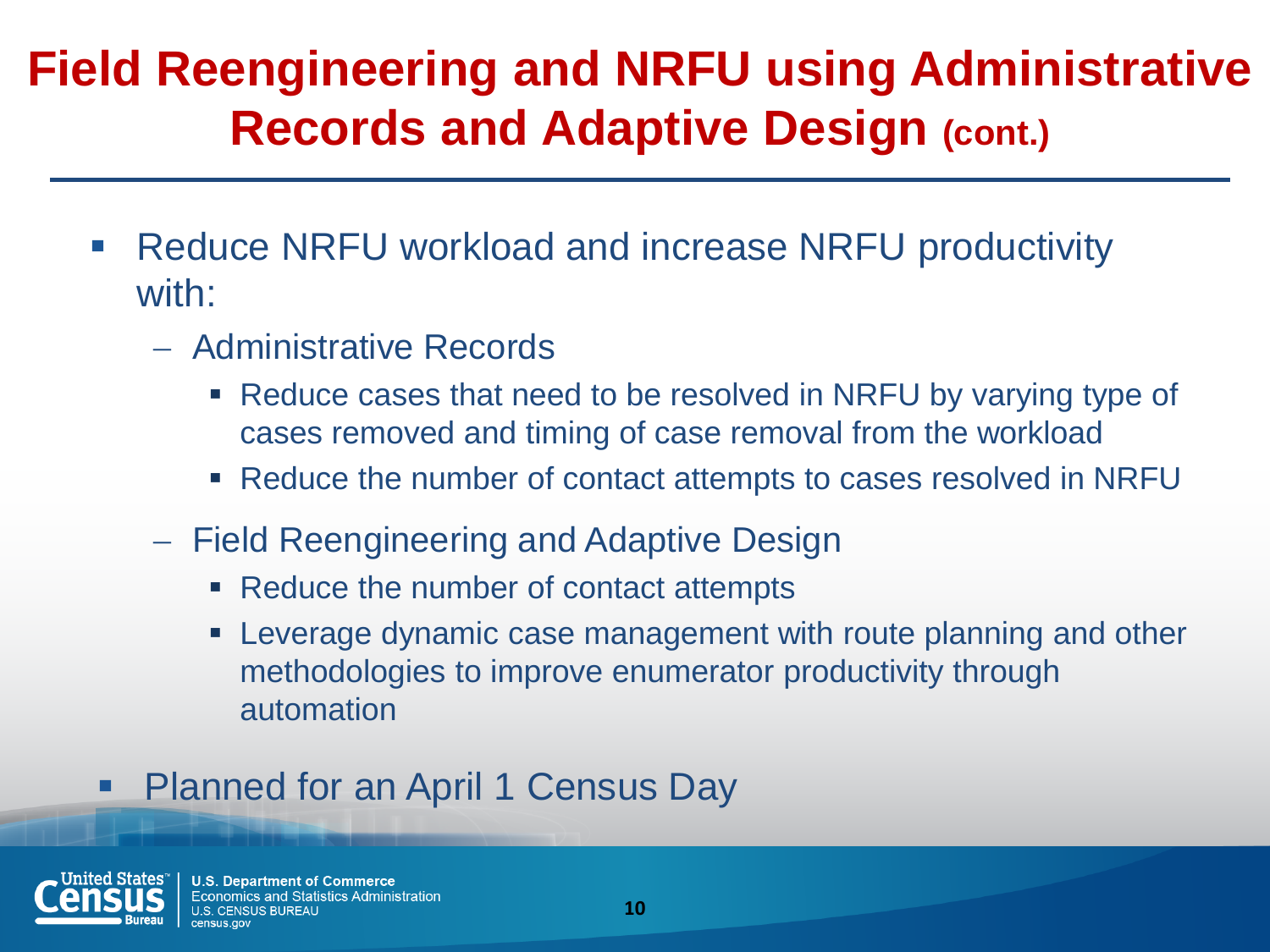# **Limited Market Test: Self-Response, Engagement, and Advertising Techniques**

- Continue testing pre-registration and "non-ID" response to determine if we can optimize self and Internet response rates
	- Pending the outcome of the 2014 Census Test, further refine the procedures for pre-registration in the Census
	- Study the feasibility of implementing real-time processing for the "non-ID" response option
- Research how advertising, outreach, and promotion can engage and motivate respondents for action
- Planned for an April 1 Census Day



**U.S. Department of Commerce** nomics and Statistics Administration IS RUREAU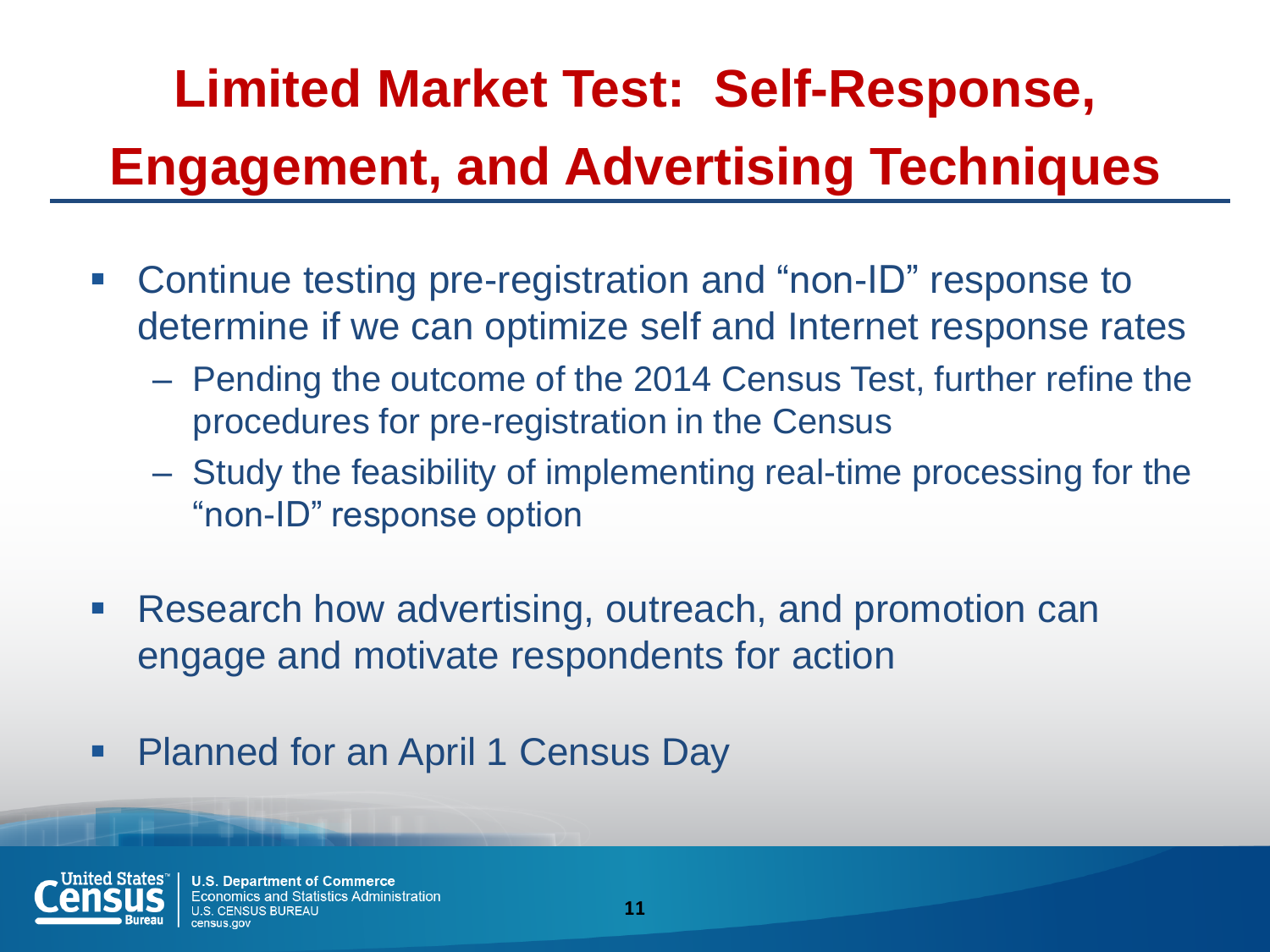### **2015 National Content and**

### **Self-Response Test**

- **Full scope to be determined, but likely to continue testing of the** following "short-form" questions:
	- Race and Hispanic origin
	- Relationship
	- Other possible topics such as within-household coverage questions
- Use nationally representative sample, with oversampling of key sub-population groups
- Planned for a September 1 Census Day



**U.S. Department of Commerce** Economics and Statistics Administration SUS BUREAU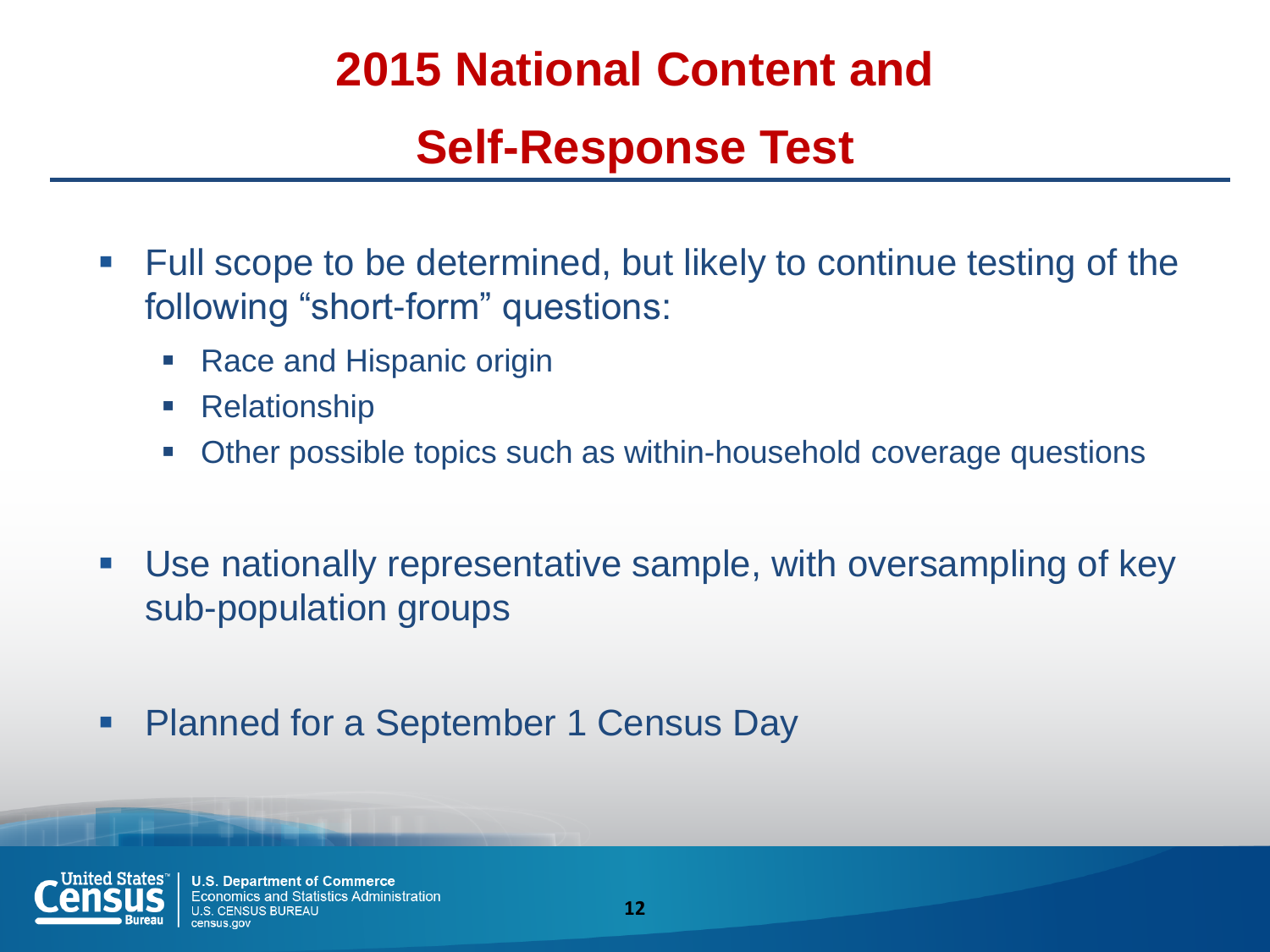

- Results of the testing activities in FY 2014 and 2015 will be critical in determining major design decisions by the end of FY 2015
- Refinement of major design decisions will drive additional testing beyond FY 2015
- **Research and testing will continue to focus on field** reengineering; nonresponse followup using administrative records and adaptive design; address canvassing; and optimizing self-response



**U.S. Department of Commerce Economics and Statistics Administration** SUS BUREAU